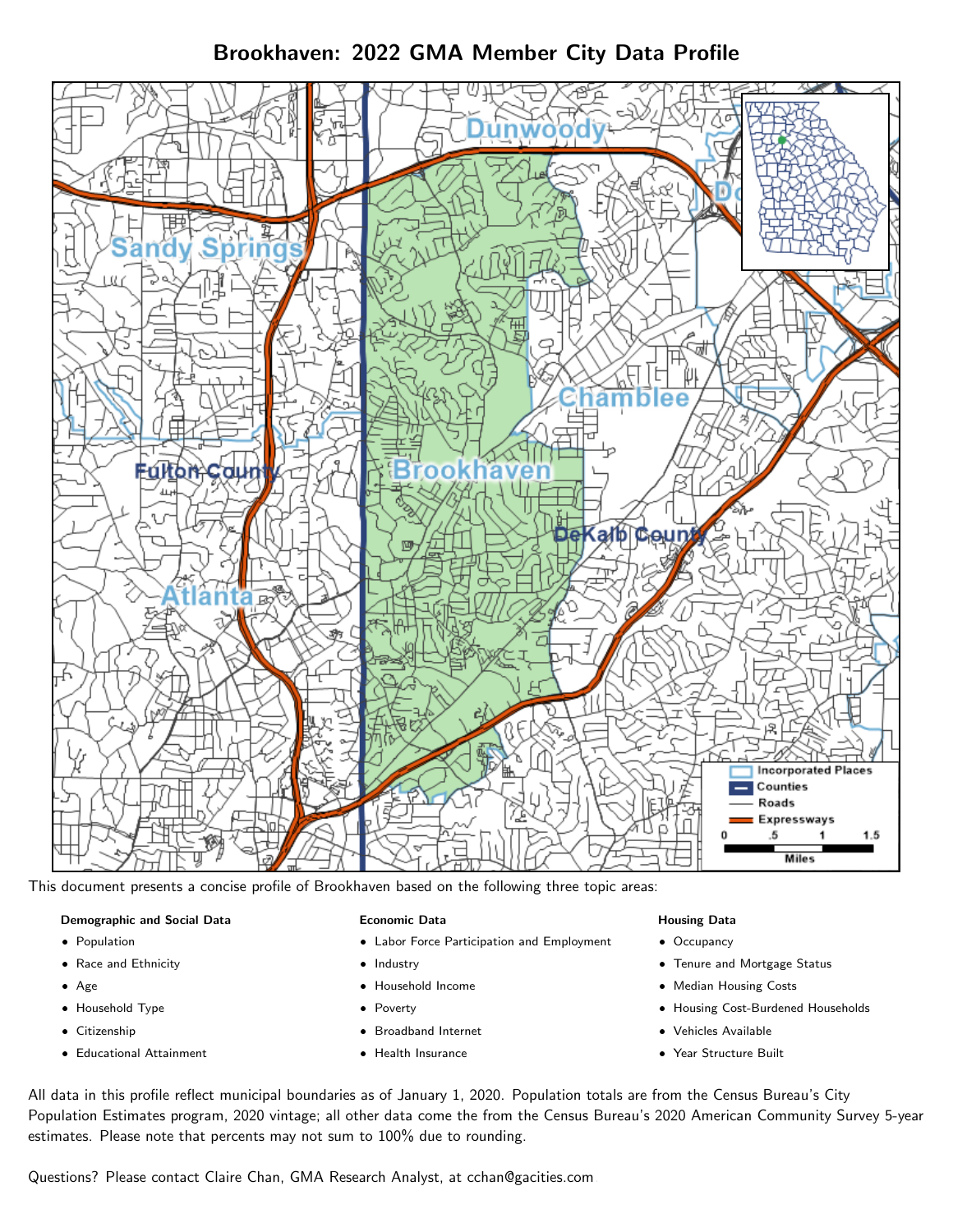# Brookhaven: Demographic and Social





### **Citizenship**



Source: American Community Survey, 2020 5-year estimates, table B05002 Source: American Community Survey, 2020 5-year estimates, table B15002

### Race and Ethnicity



Source: U.S. Census Bureau, City Population Estimates, 2020 vintage Source: American Community Survey, 2020 5-year estimates, table B03002

## Household Type



Source: American Community Survey, 2020 5-year estimates, table B01001 Source: American Community Survey, 2020 5-year estimates, table B11001

### Educational Attainment



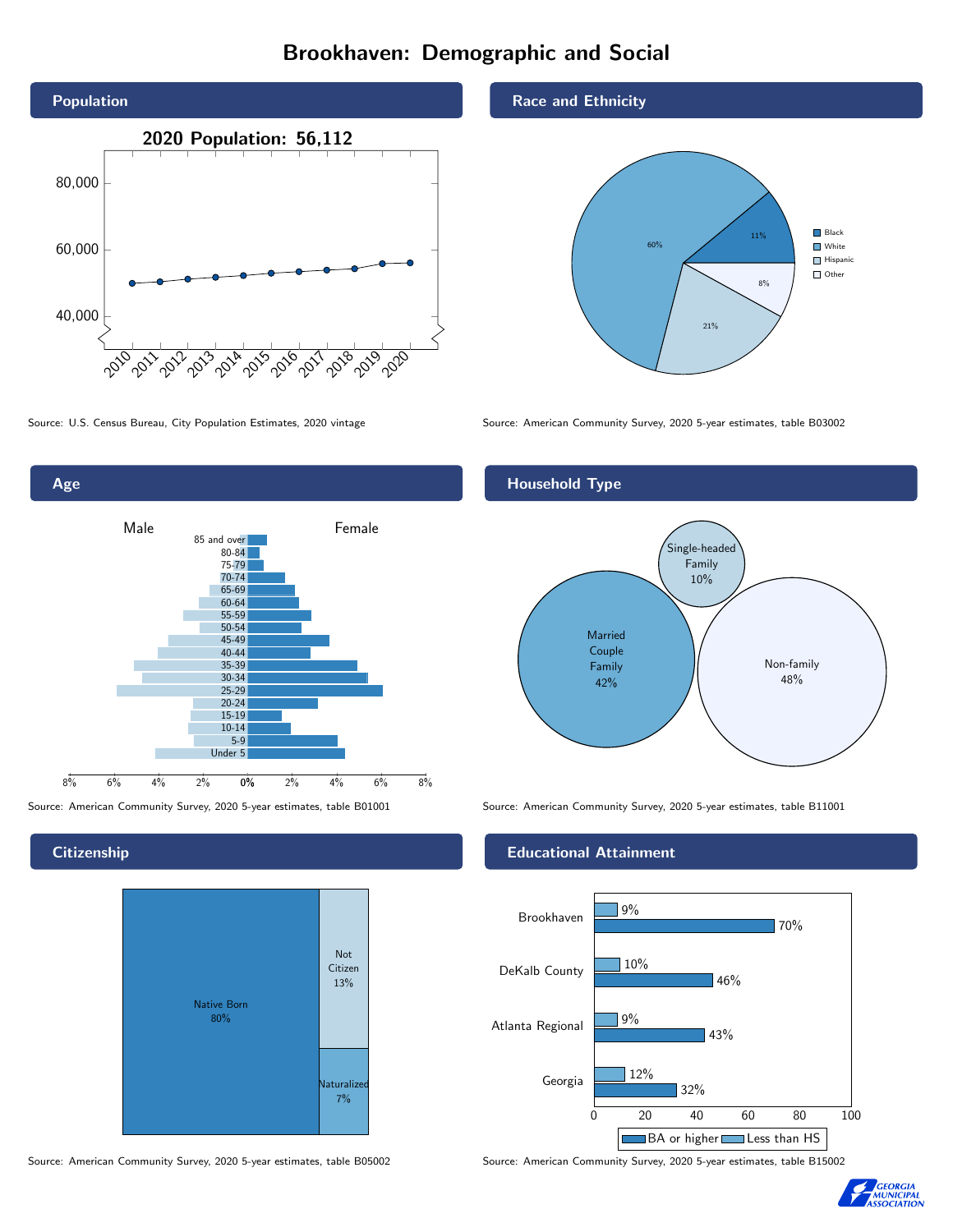# Brookhaven: Economic



Source: American Community Survey, 2020 5-year estimates, table B23001 Note: Unemployment rate is based upon the civilian labor force.



Source: American Community Survey, 2020 5-year estimates, tables B19013 and B19025 Source: American Community Survey, 2020 5-year estimates, table B17010



Source: American Community Survey, 2020 5-year estimates, table B28002 Source: American Community Survey, 2020 5-year estimates, table B18135

#### Industry

| Agriculture, forestry, fishing and hunting, and mining      | $0\%$ |
|-------------------------------------------------------------|-------|
| Construction                                                | 6%    |
| Manufacturing                                               | 5%    |
| <b>Wholesale Trade</b>                                      | 4%    |
| Retail Trade                                                | 7%    |
| Transportation and warehousing, and utilities               | 2%    |
| Information                                                 | $4\%$ |
| Finance and insurance, real estate, rental, leasing         | 13%   |
| Professional, scientific, mgt, administrative, waste mgt    | 27%   |
| Educational services, and health care and social assistance | 16%   |
| Arts, entertainment, recreation, accommodation, food        | 9%    |
| service                                                     |       |
| Other services, except public administration                | $4\%$ |
| Public administration                                       | 3%    |

Source: American Community Survey, 2020 5-year estimates, table C24030

### Poverty



## **Health Insurance**